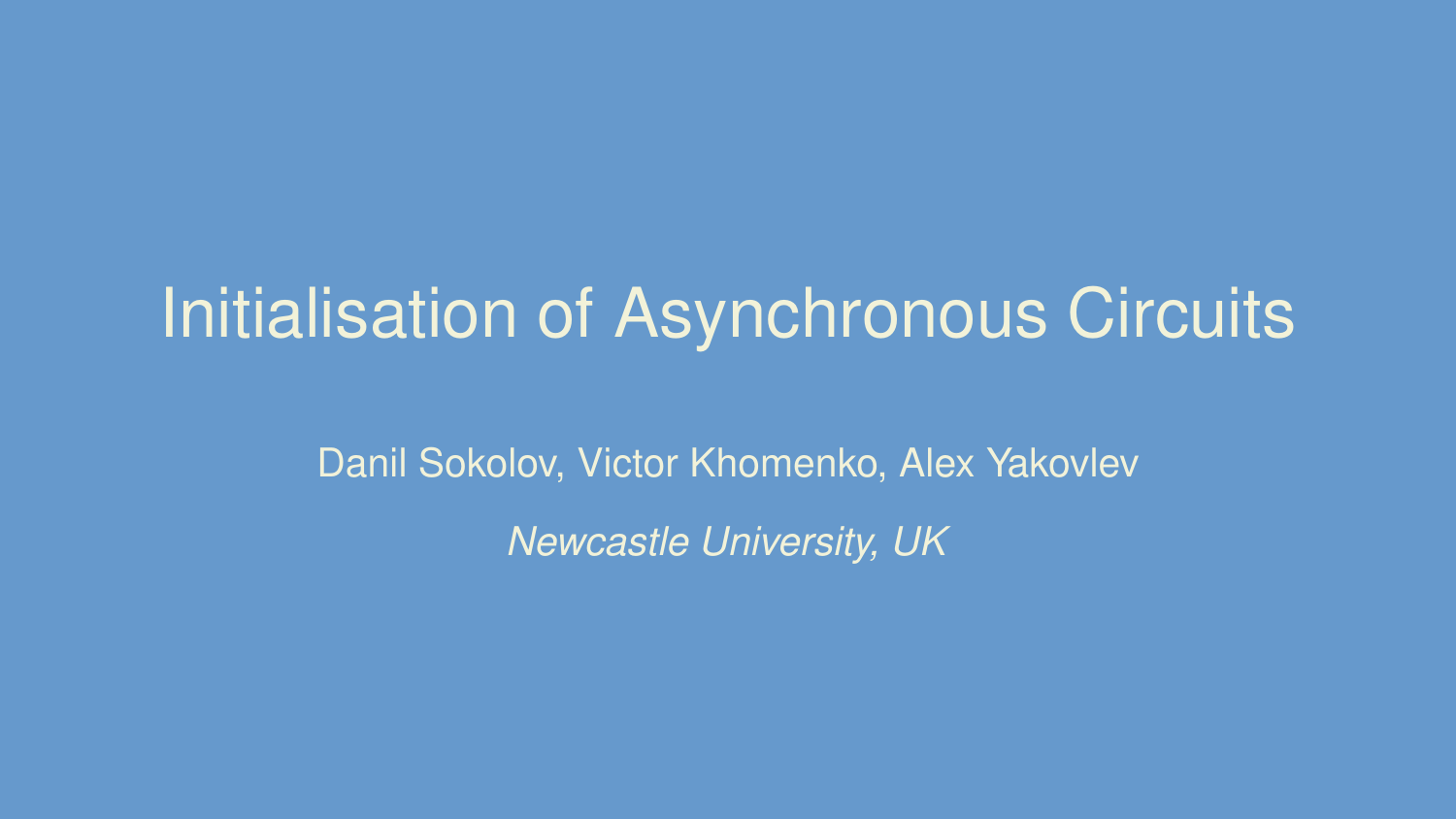#### **Introduction**

- Speed-independent (SI) synthesis does not insert reset logic
- Initialisation phase does not have to be SI
- Initialisation via an externally generated reset signal (e.g. active-low)
	- reset is initially low, sufficiently long to complete initialisation of all gates
	- reset eventually goes high and normal SI operation begins
	- reset stays high for the whole time of circuit normal operation
- Ways to initialise a circuit (can be used in combination)
	- Rely on the initial state of some of the inputs
	- Substitute some gates with "resetable" alternatives
	- Insert additional gates to explicitly initialise the internal and output signals (they act as buffers during normal operation, so be careful with isochronic forks)
- Need for design automation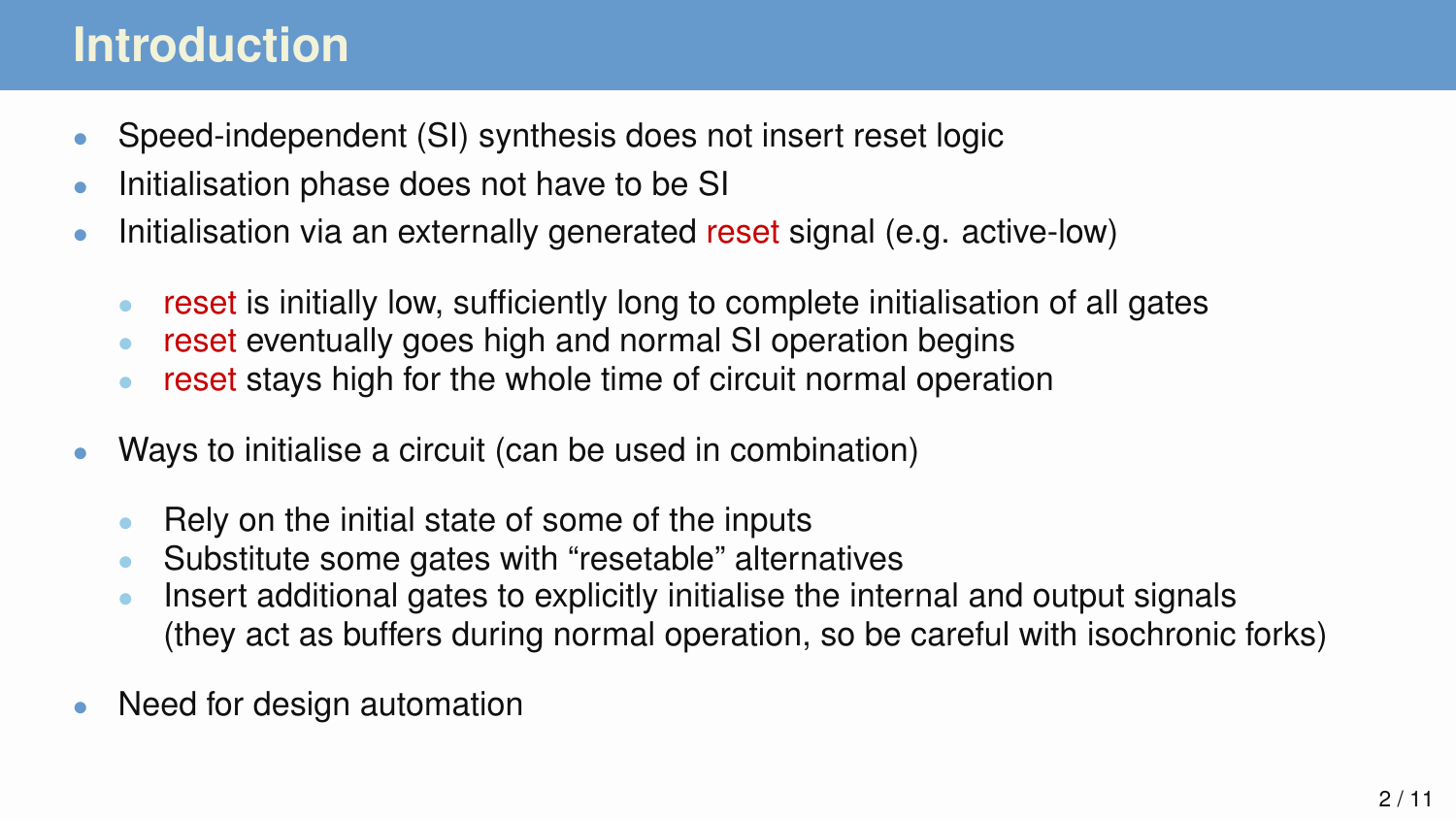#### **Circuit initialisation in WORKCRAFT**

- **Init to one** property (Boolean flag)
	- Defines the expected initial state of the signal
	- Automatically assigned if a circuit is synthesised by one of the backend tools
	- Designer responsibility if the circuit is manually altered
- **Force init** property (Boolean flag)
	- Defines if the signal is known to be in a correct initial state
	- Primary input environment takes care of initialising it to the expected state
	- Component output necessary circuitry will be added to properly initialise that pin
- Propagation of the initialisation state
	- Signals whose **Forced init** property is set are *initialised* (*others are uninitialised*)
	- Try to evaluate uninitialised signals using **Init to one** property of initialised signals
	- If the Boolean value of a signal can be derived, then it has *propagated* initial state and the signal is also considered initialised
	- Repeat evaluation of uninitialised signals until no further progress can be made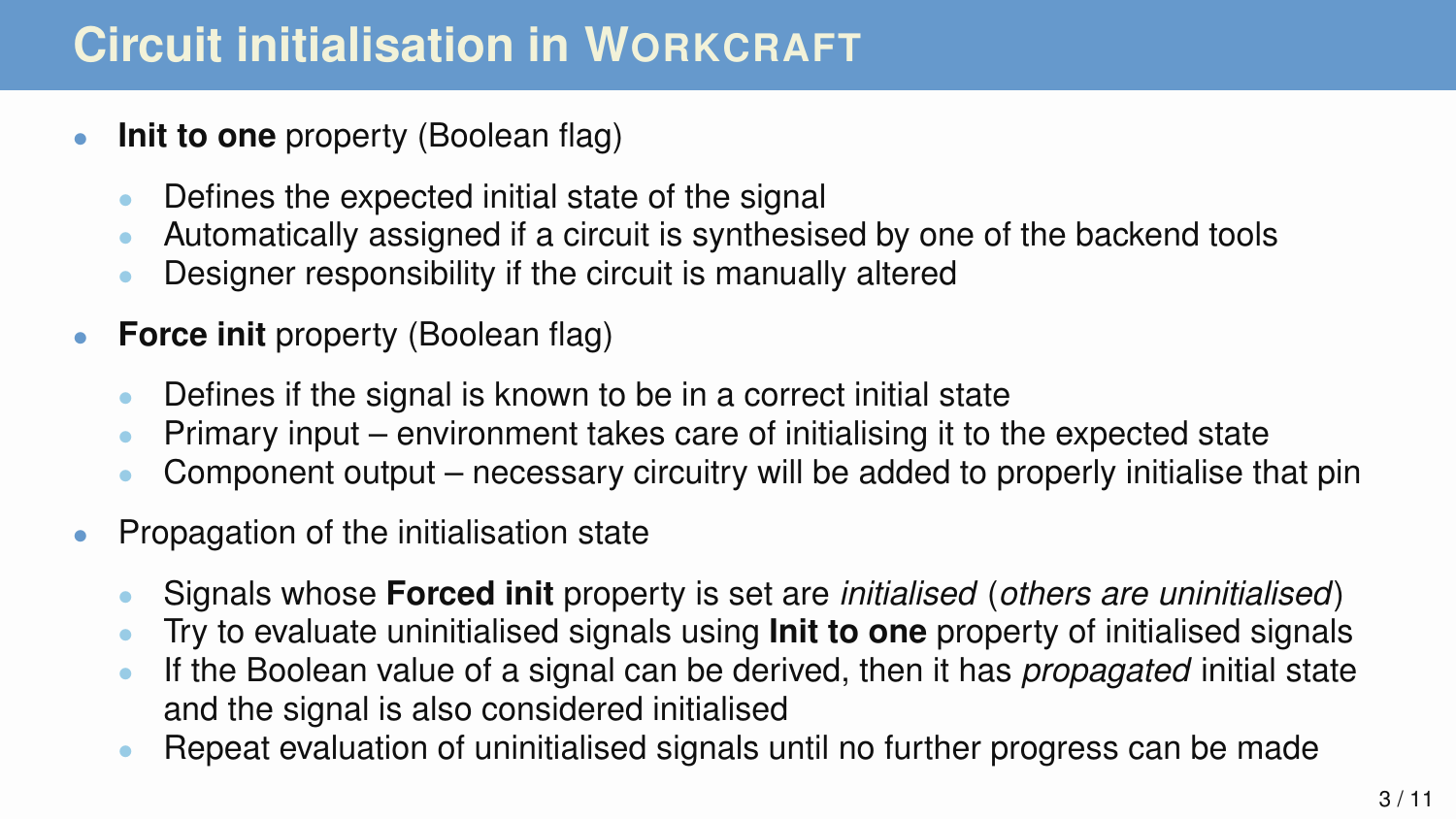## **Initialisation analyser tool**

- Highlighting gates initialisation
- Indicates pins initial state



- Toggle **Force init** property by clicking input ports and output pins (or gates)
- Changing **Force init** for groups of signals
- Heuristic-based complete initialisation
- Automatic insertion of reset logic (active-low or active-high reset)

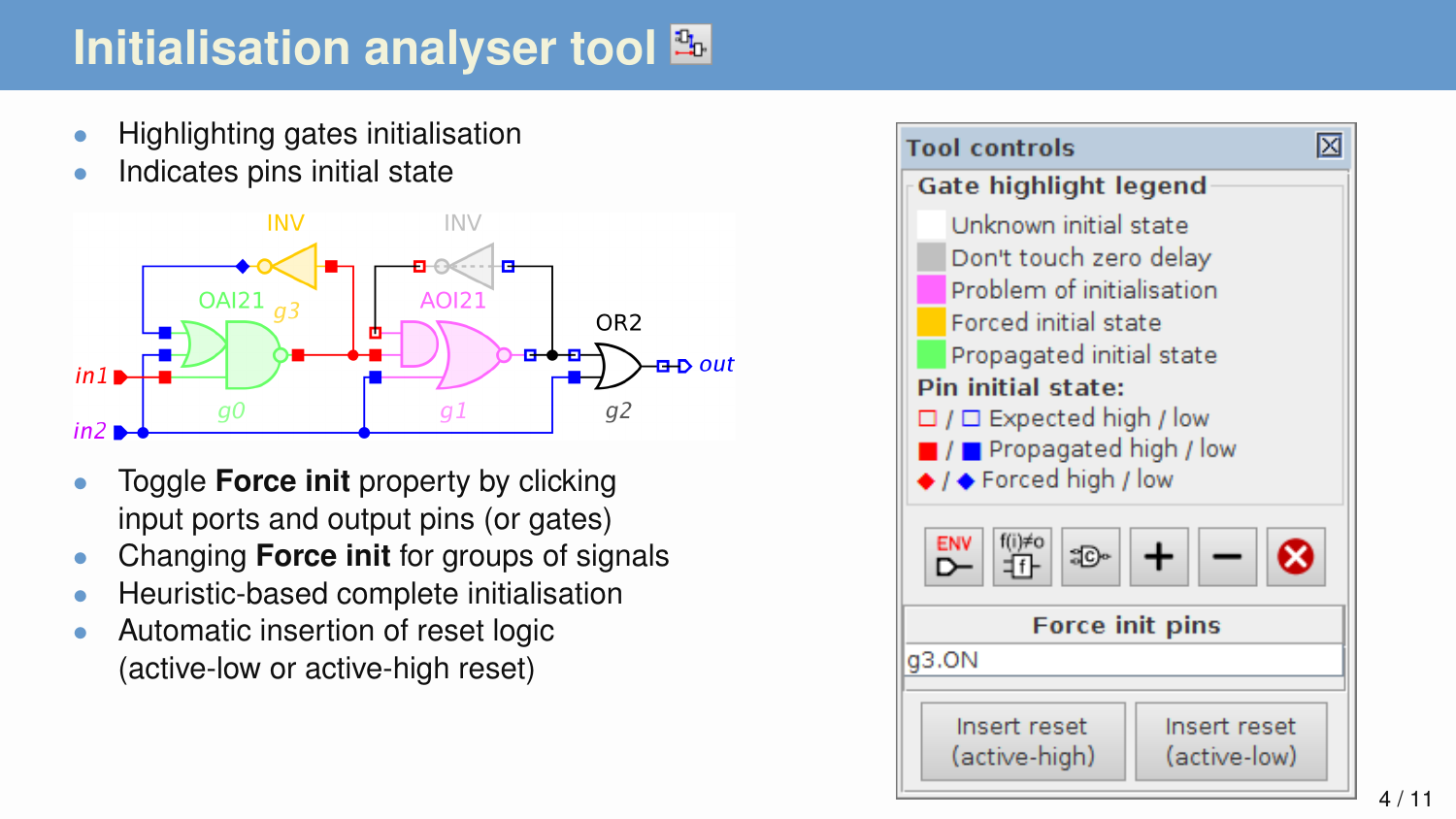### **Initialisation via primary inputs**

• Demo: *celement-decomposed.circuit.work*



• Sufficient to force the primary inputs to their initial state for complete initialisation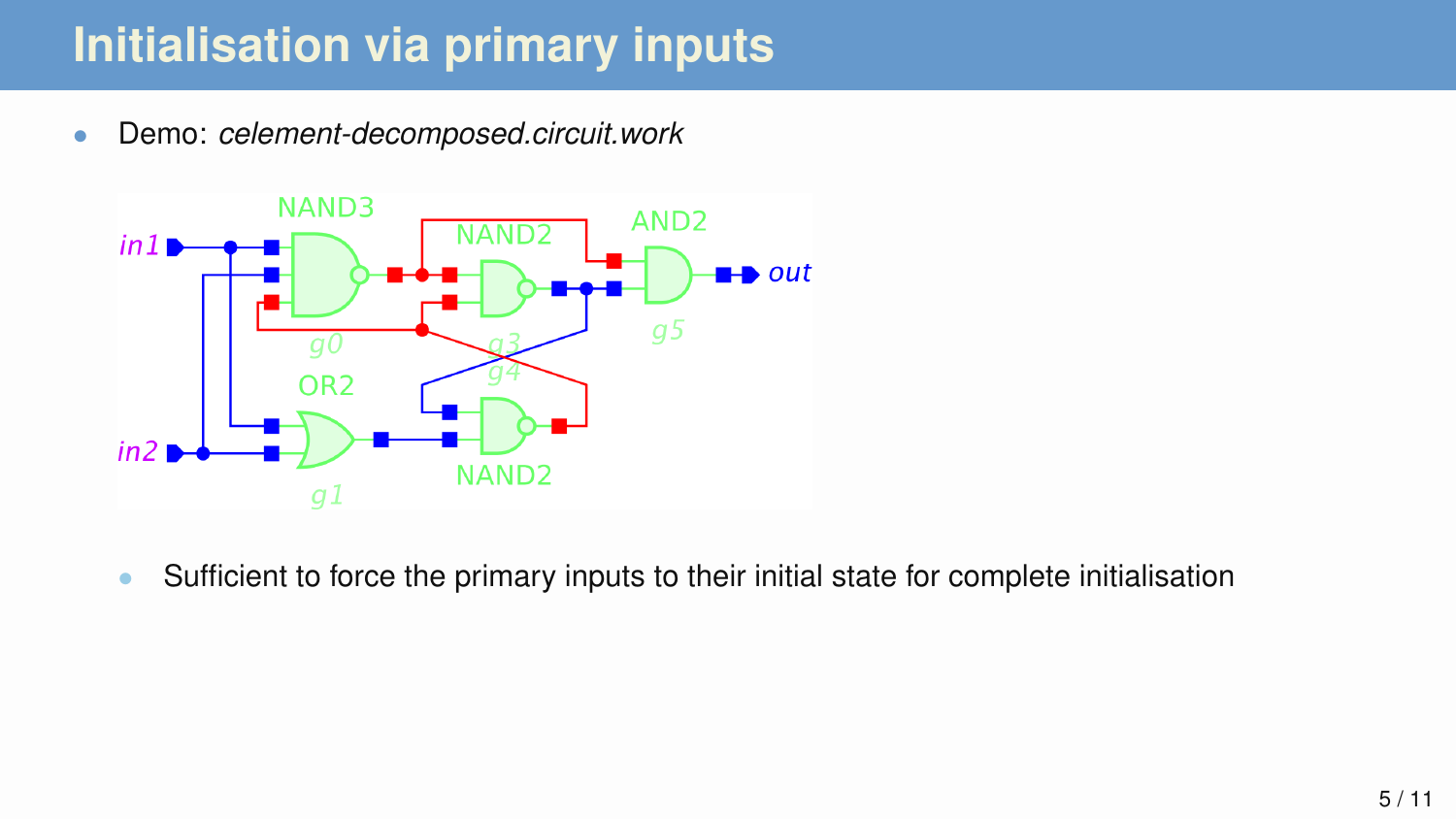#### **Initialising combinational loops**

• Demo: *buck-feedback.circuit.work*

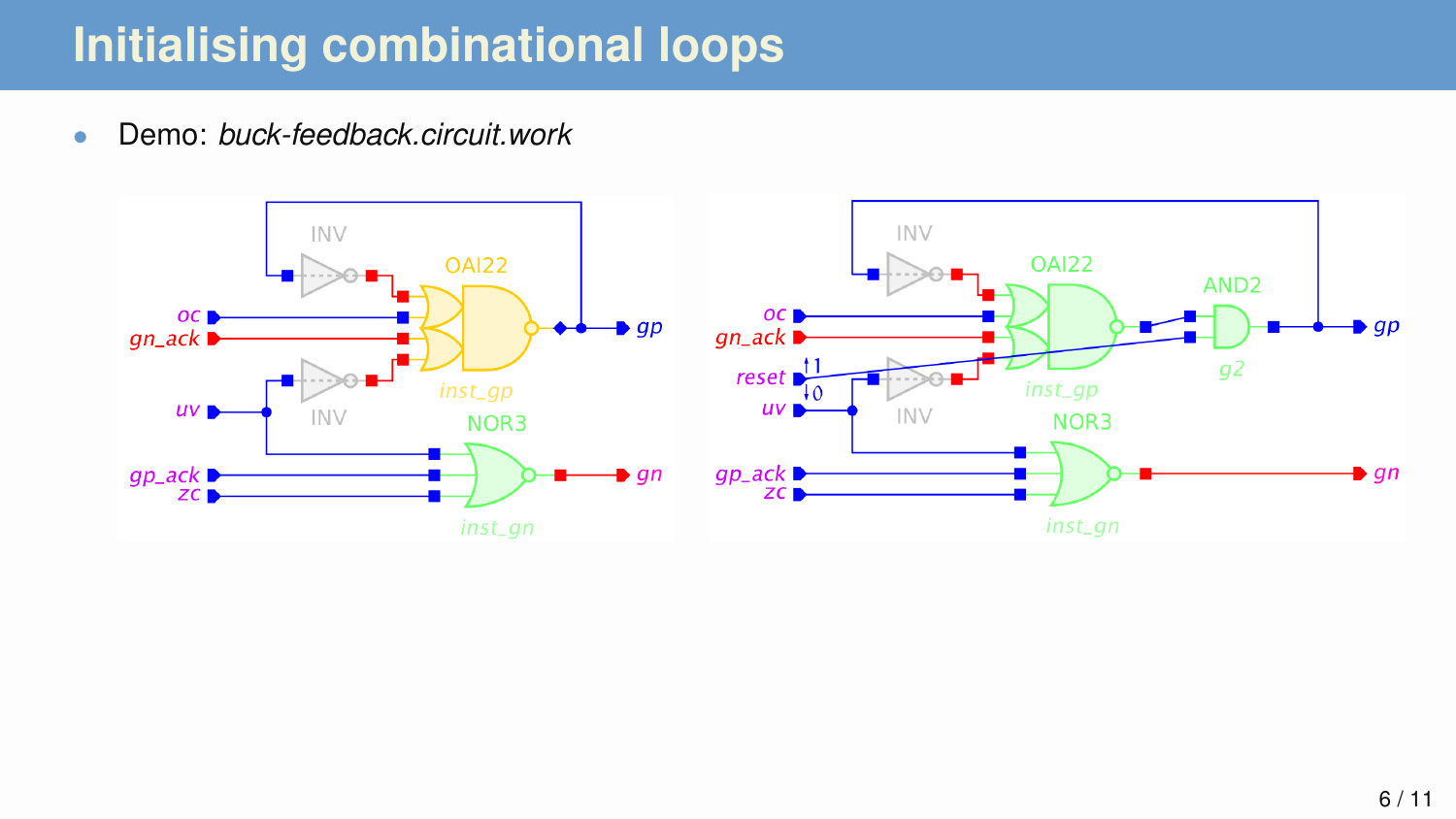#### **Reseting C-elements via SET/CLEAR pins**

• Demo: *buck-monot.circuit.work*



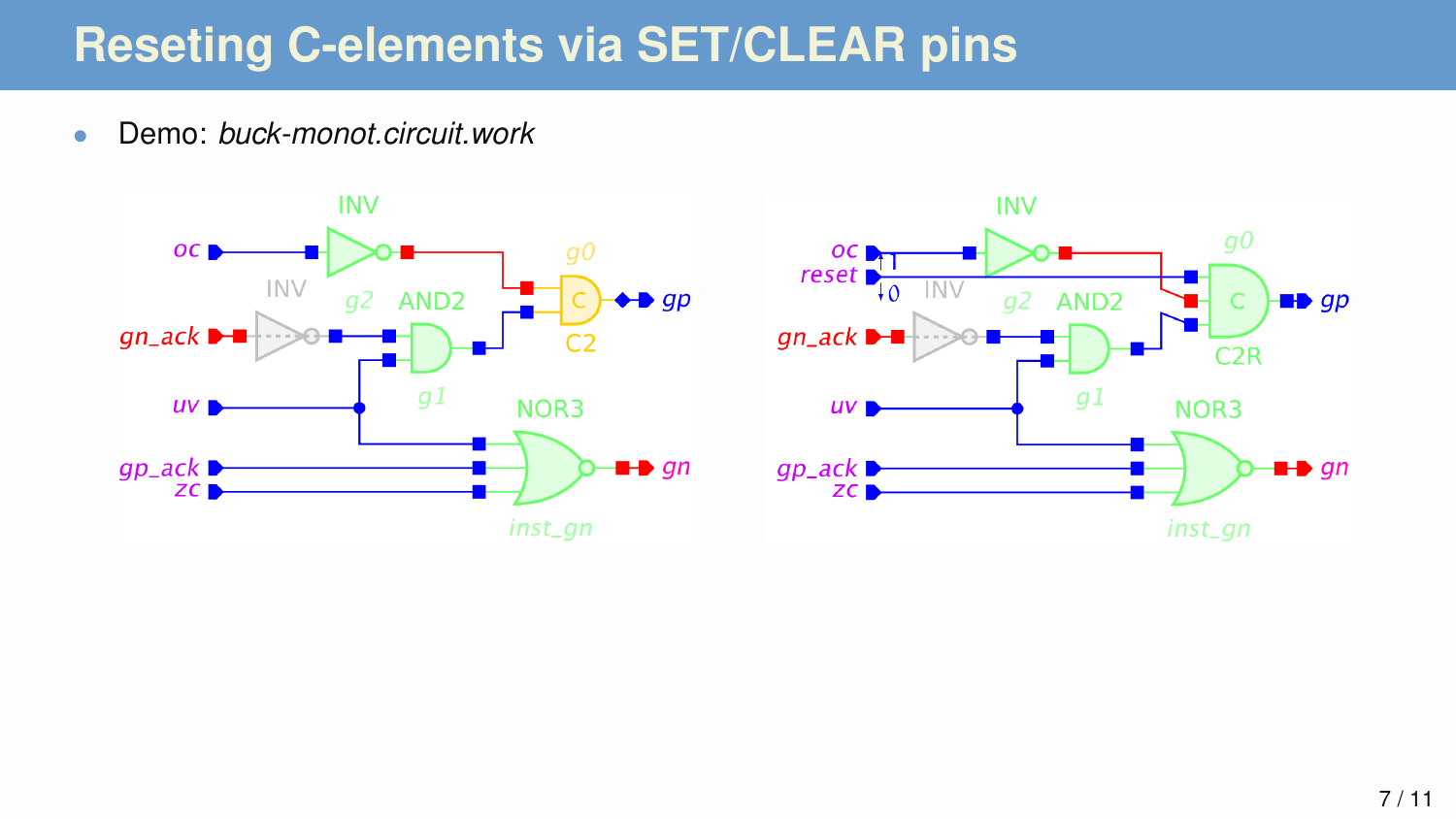### **Forcing C-element inputs**

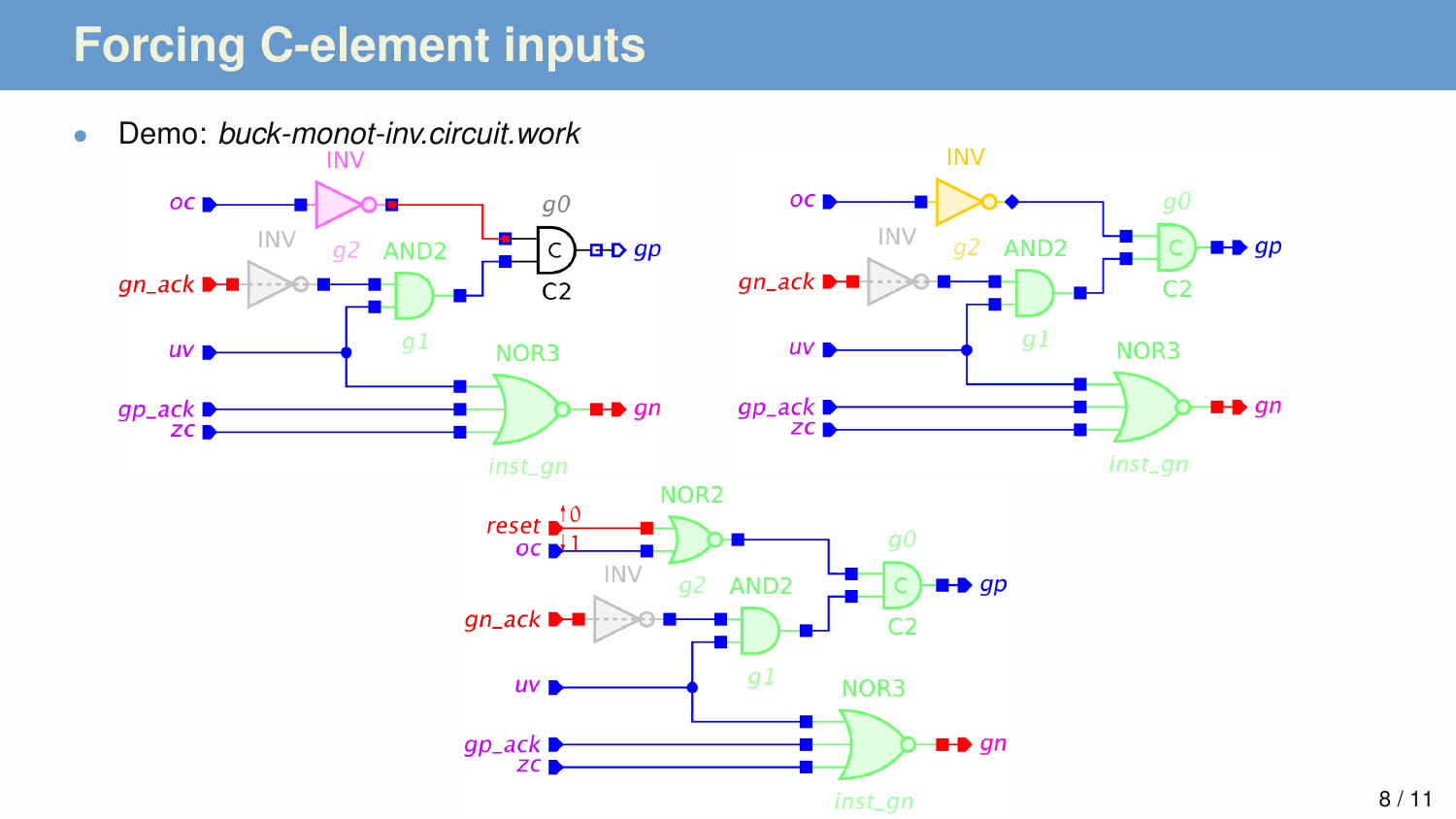### **Careful with the forks though!**

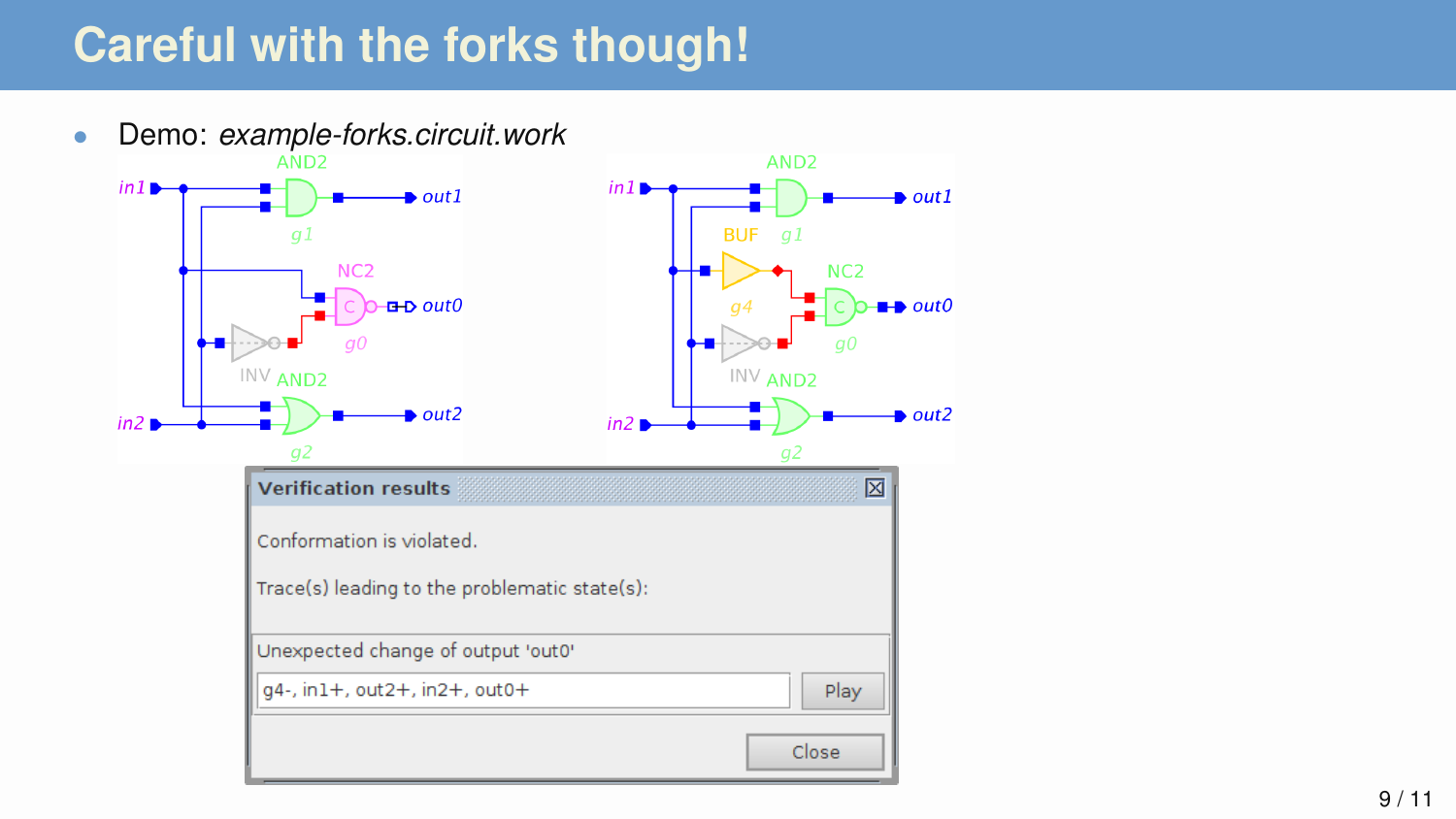#### **Verification**

- Reset insertion *should not break* the circuit (unless you experiment with the forks)
- Still, always verify the circuit after modification
- Use the original STG as the environment for the modified circuit
- Automatic setup for active-low reset (active-high is symmetrical)
	- **Init to one** property is unset (reset signal is initially low)
	- **Set function** is assigned to 1 (reset signal is allowed to go high)
	- **Reset function** is assigned to 0 (once high reset signal never goes low again)